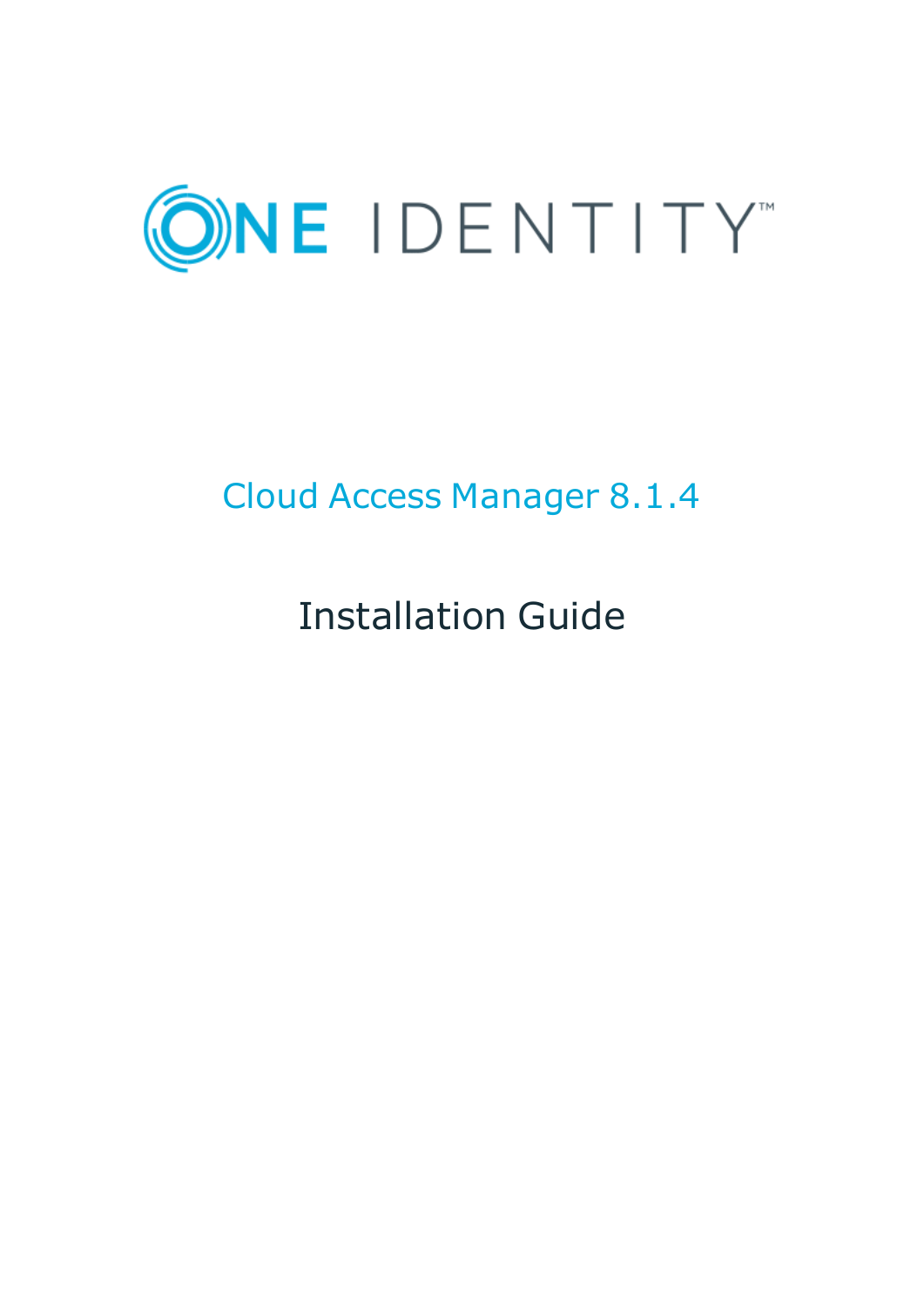#### **Copyright 2018 One Identity LLC.**

#### **ALL RIGHTS RESERVED.**

This guide contains proprietary information protected by copyright. The software described in this guide is furnished under a software license or nondisclosure agreement. This software may be used or copied only in accordance with the terms of the applicable agreement. No part of this guide may be reproduced or transmitted in any form or by any means, electronic or mechanical, including photocopying and recording for any purpose other than the purchaser's personal use without the written permission of One Identity LLC .

The information in this document is provided in connection with One Identity products. No license, express or implied, by estoppel or otherwise, to any intellectual property right is granted by this document or in connection with the sale of One Identity LLC products. EXCEPT AS SET FORTH IN THE TERMS AND CONDITIONS AS SPECIFIED IN THE LICENSE AGREEMENT FOR THIS PRODUCT, ONE IDENTITY ASSUMES NO LIABILITY WHATSOEVER AND DISCLAIMS ANY EXPRESS, IMPLIED OR STATUTORY WARRANTY RELATING TO ITS PRODUCTS INCLUDING, BUT NOT LIMITED TO, THE IMPLIED WARRANTY OF MERCHANTABILITY, FITNESS FOR A PARTICULAR PURPOSE, OR NON-INFRINGEMENT. IN NO EVENT SHALL ONE IDENTITY BE LIABLE FOR ANY DIRECT, INDIRECT, CONSEQUENTIAL, PUNITIVE, SPECIAL OR INCIDENTAL DAMAGES (INCLUDING, WITHOUT LIMITATION, DAMAGES FOR LOSS OF PROFITS, BUSINESS INTERRUPTION OR LOSS OF INFORMATION) ARISING OUT OF THE USE OR INABILITY TO USE THIS DOCUMENT, EVEN IF ONE IDENTITY HAS BEEN ADVISED OF THE POSSIBILITY OF SUCH DAMAGES. One Identity makes no representations or warranties with respect to the accuracy or completeness of the contents of this document and reserves the right to make changes to specifications and product descriptions at any time without notice. One Identity does not make any commitment to update the information contained in this document.

If you have any questions regarding your potential use of this material, contact:

One Identity LLC. Attn: LEGAL Dept 4 Polaris Way Aliso Viejo, CA 92656

Refer to our Web site ([http://www.OneIdentity.com](http://www.oneidentity.com/)) for regional and international office information.

#### **Patents**

One Identity is proud of our advanced technology. Patents and pending patents may apply to this product. For the most current information about applicable patents for this product, please visit our website at [http://www.OneIdentity.com/legal/patents.aspx](http://www.oneidentity.com/legal/patents.aspx).

#### **Trademarks**

One Identity and the One Identity logo are trademarks and registered trademarks of One Identity LLC. in the U.S.A. and other countries. For a complete list of One Identity trademarks, please visit our website at [www.OneIdentity.com/legal](http://www.oneidentity.com/legal). All other trademarks are the property of their respective owners.

#### **Legend**

- **WARNING: A WARNING icon indicates a potential for property damage, personal injury, or death.**
- **CAUTION: A CAUTION icon indicates potential damage to hardware or loss of data if instructions are not followed.**
- IMPORTANT, NOTE, TIP, MOBILE, or VIDEO: An information icon indicates supporting Œ information.

Cloud Access Manager Installation Guide Updated - November 2018 Version - 8.1.4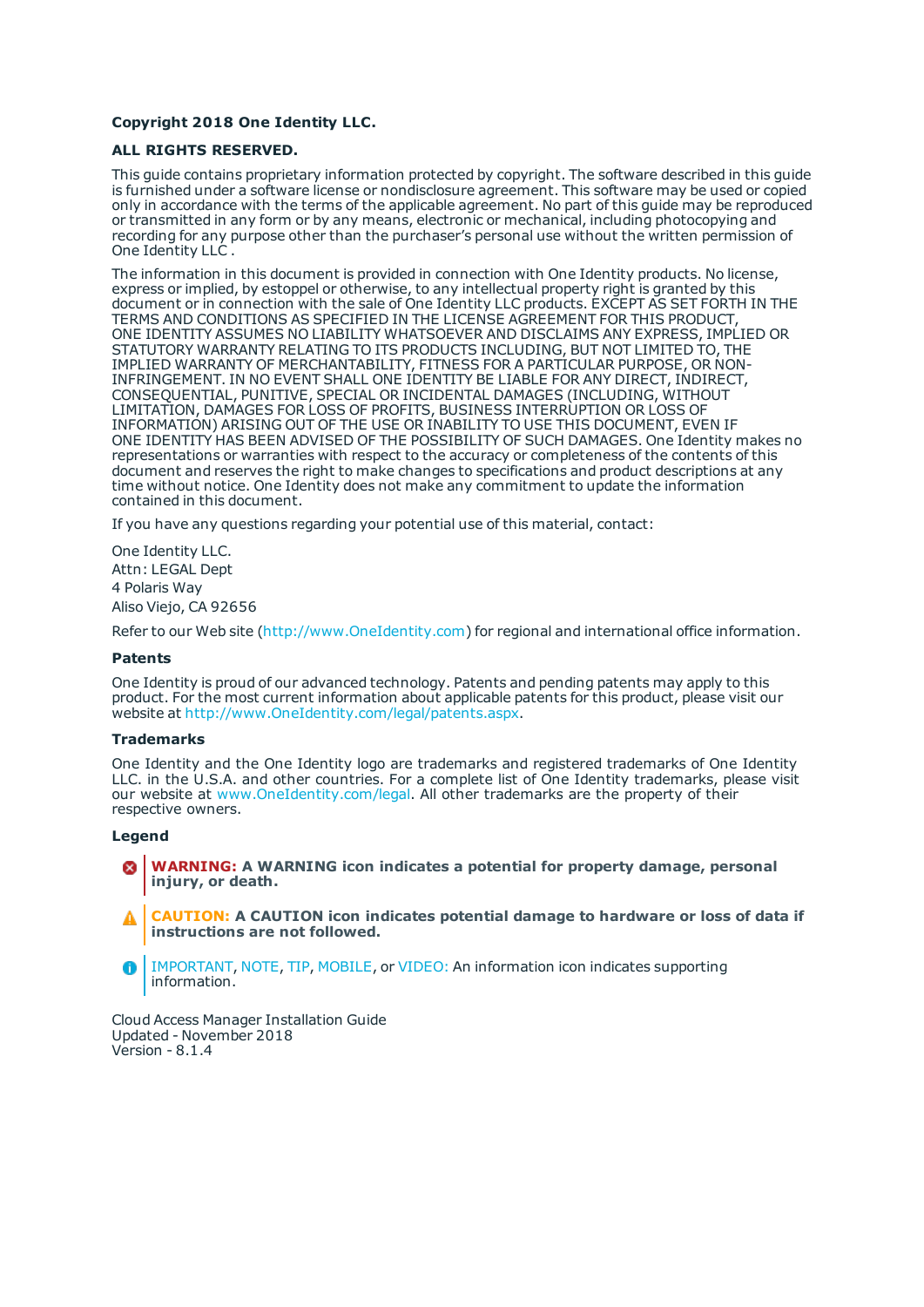## **Contents**

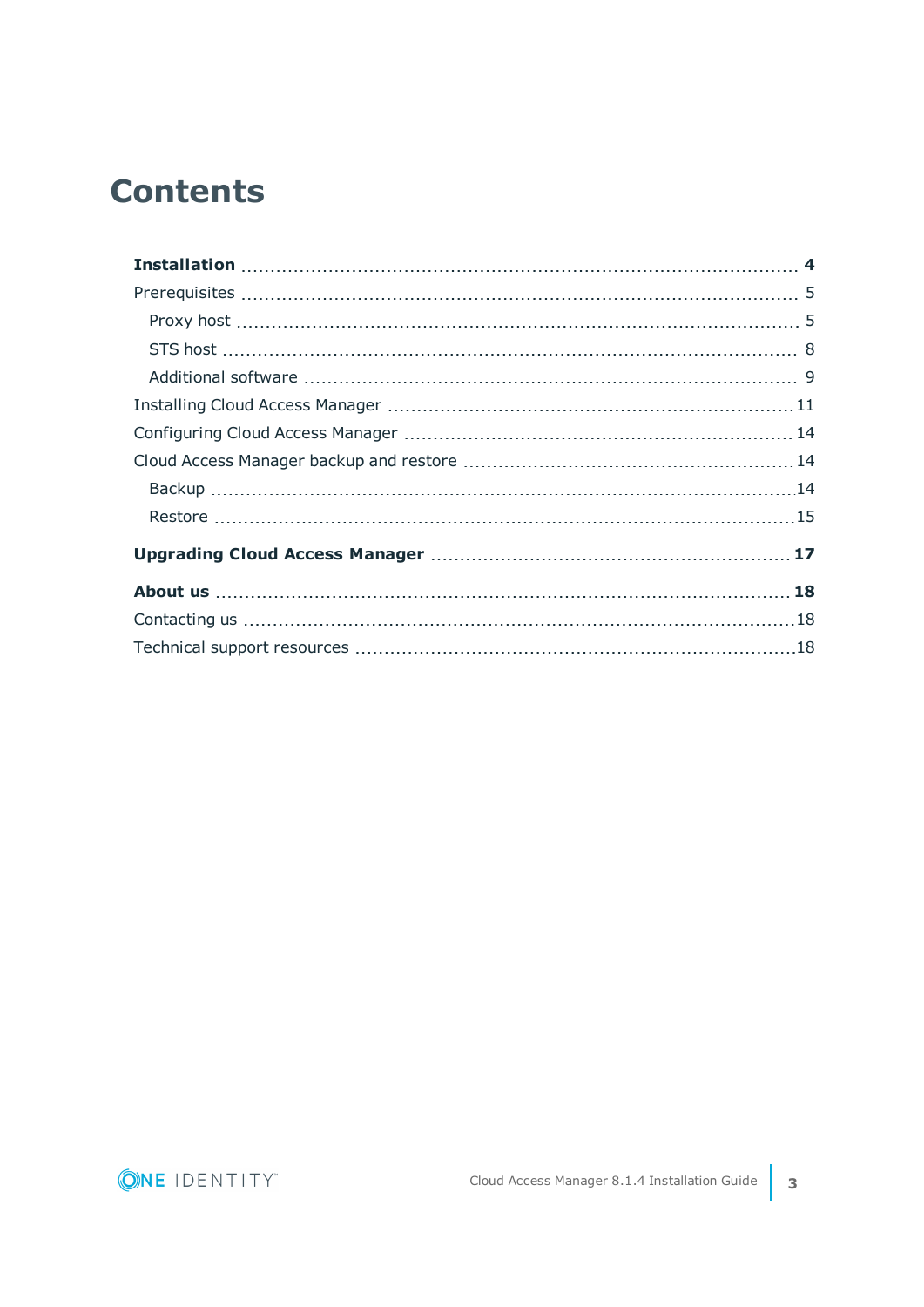# **Installation**

<span id="page-3-0"></span>This guide will take you through the steps required to deploy a typical two host production installation of Cloud Access Manager. Once completed, Cloud Access Manager will allow employees to securely Single Sign-On (SSO) to internal and external web-based applications from within the company network and remotely, without the need for a virtual private network (VPN). This example uses two separate hosts, one for the Proxy and the other for the Secure Token Service (STS). The diagram below represents a typical Cloud Access Manager deployment, and shows the proxy host deployed within the DMZ area of the network and the STS host on the internal network.



#### <span id="page-3-1"></span>**Figure 1: Two host Cloud Access Manager deployment**

Two host Cloud Access Manager deployment



**4**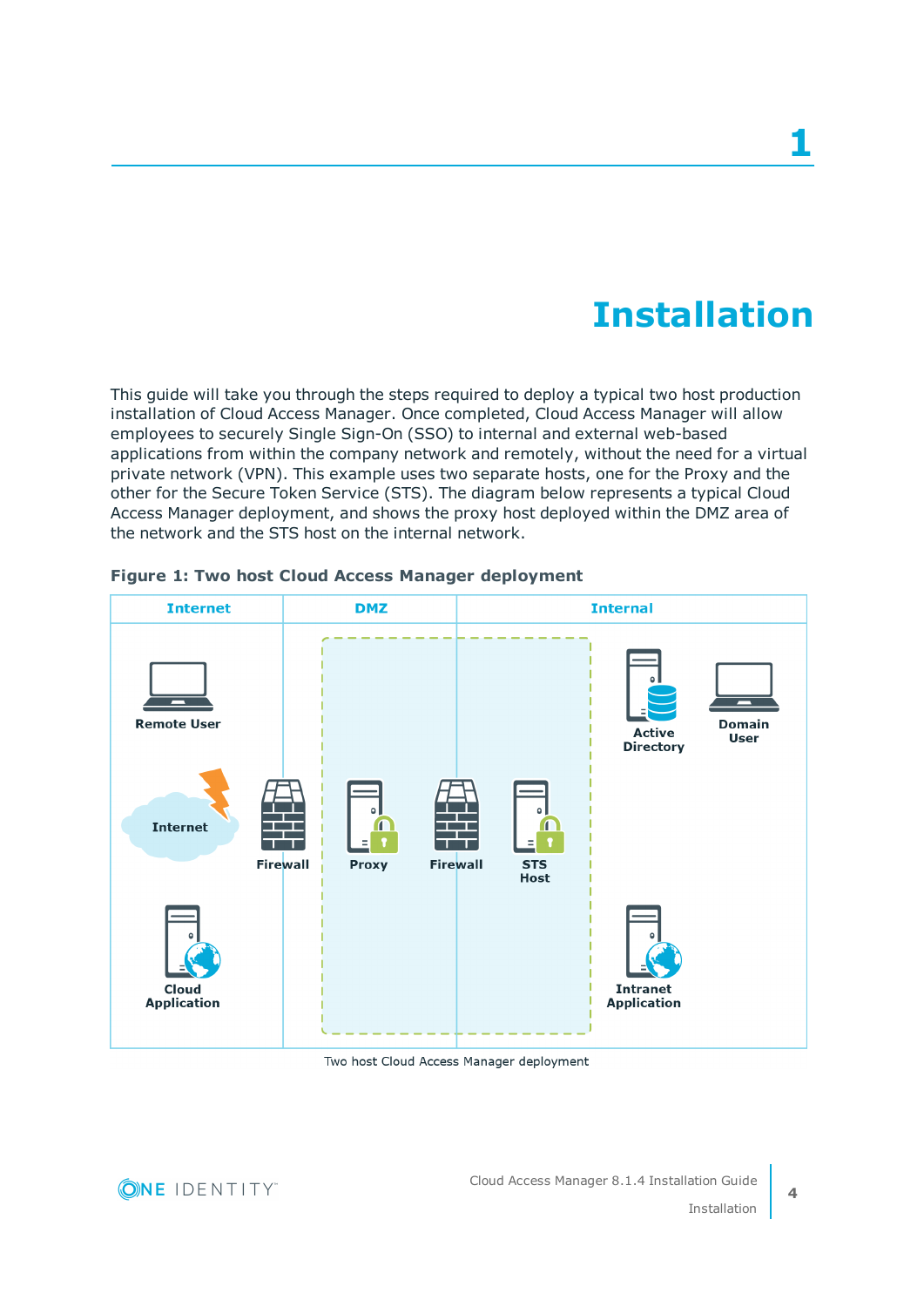# <span id="page-4-0"></span>**Prerequisites**

Make sure the following prerequisites are met before you attempt to install Cloud Access Manager, please refer to [Proxy](#page-4-1) host and STS host on [page](#page-7-0) 8 for component specific requirements.

O NOTE: Please be aware that domain controllers are not valid Cloud Access Manager hosts.

#### **Browser**

#### **Table 1: Browser requirements**

| <b>Platform</b> | <b>Browser</b>                                           |  |
|-----------------|----------------------------------------------------------|--|
| Windows         | • Microsoft Internet Explorer (version 10 and above) $1$ |  |
|                 | • Google Chrome browser (latest)                         |  |
|                 | • Mozilla Firefox (latest) $1$                           |  |
| Mac             | • Safari (latest)                                        |  |
| iOS             | • Safari (latest)                                        |  |
| Android         | • Google Chrome (latest)                                 |  |

<span id="page-4-1"></span>1 Supported for Integrated Windows Authentication (IWA).

## **Proxy host**

Ensure the following prerequisites are met before installation:

## **Deployment location**

To support the scenario illustrated in Two host Cloud Access Manager [deployment](#page-3-1) on page [4](#page-3-1) where you need to expose internal applications to external users, the host should be deployed within the DMZ network.

### **Hardware**

Ensure that the following hardware requirements are met:

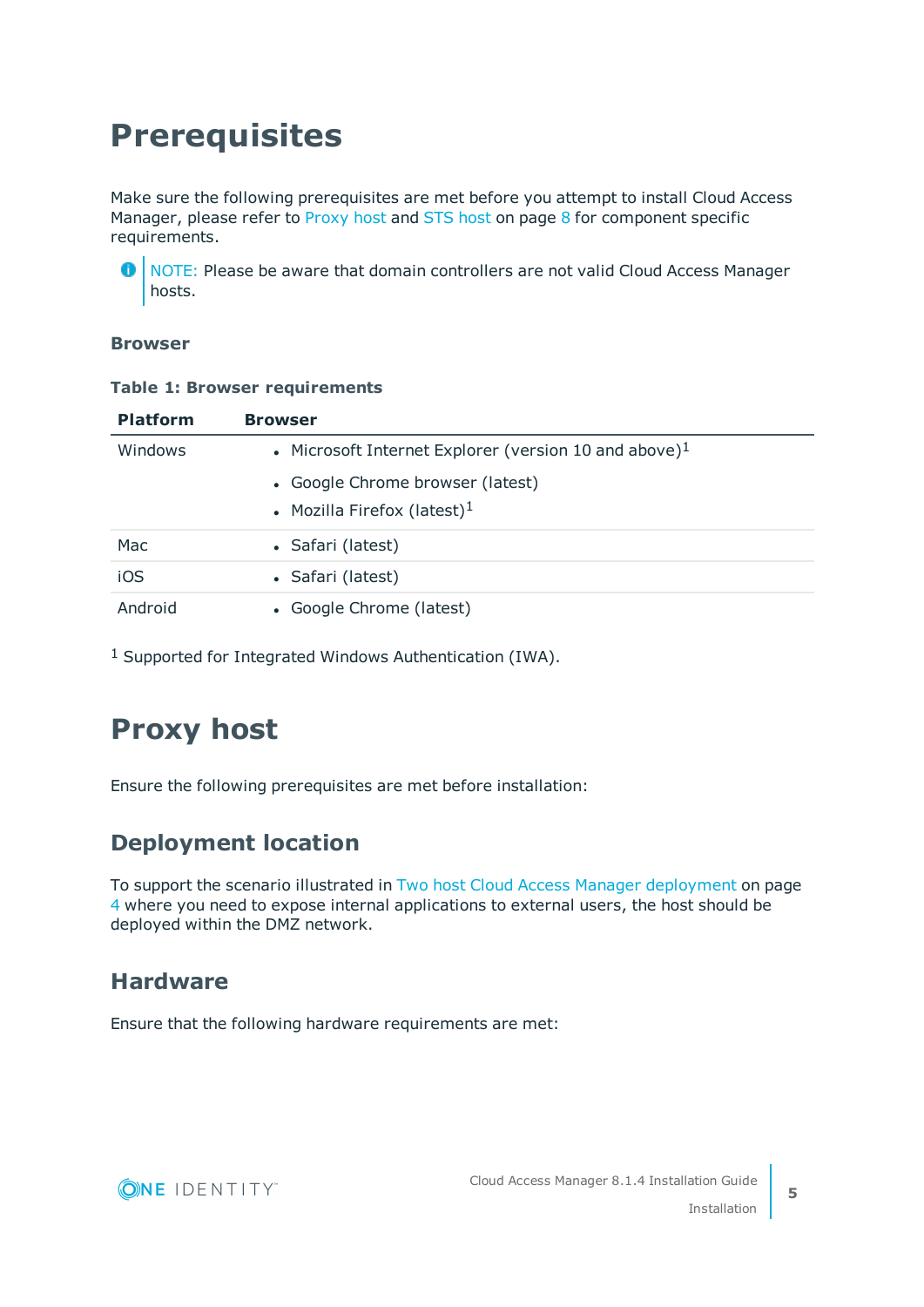| <b>Hardware</b> | <b>Requirement</b>           |
|-----------------|------------------------------|
| <b>CPU</b>      | Min. 2 multi-core processors |
| Memory          | Min. 4 GB                    |
| Disk Space      | Min. 25 GB                   |

#### **Table 2: Hardware**

## **Operating system**

Ensure that the following operating system requirements are met with the latest Microsoft Hotfixes applied.

#### **Table 3: Operating system**

| <b>Hardware</b>                              |
|----------------------------------------------|
| Microsoft Windows Server 2008 R2             |
| Microsoft Windows Server 2008 R2 Server Core |
| or                                           |
| Microsoft Windows Server 2012                |
| Microsoft Windows Server 2012 Server Core    |
| or                                           |
| Microsoft Windows Server 2012 R2             |
| Microsoft Windows Server 2012 R2 Server Core |
|                                              |

## **Name resolution**

You must configure the host to use the internal Domain Name System (DNS) server(s) so that it can resolve the hostnames of the internal web applications that will be configured. In addition to the internal DNS, Cloud Access Managerrequires a public DNS record for the proxy host and an additional public DNS record for each internal application.

Each of these DNS records must be resolvable to the proxy's public IP address from outside of your corporate network. To avoid the need to create a new DNS record each time a new application is added to Cloud Access Manager, we recommend that you create a new wildcard DNS subdomain for Cloud Access Manager to resolve any name within the new subdomain to the public IP address of the proxy.

## **IP addressing**

The host must be assigned a private IP address which is accessible from the internal network. For external access a public IP address is required. This is typically assigned to an internet facing router where destination network address translation (DNAT) or port

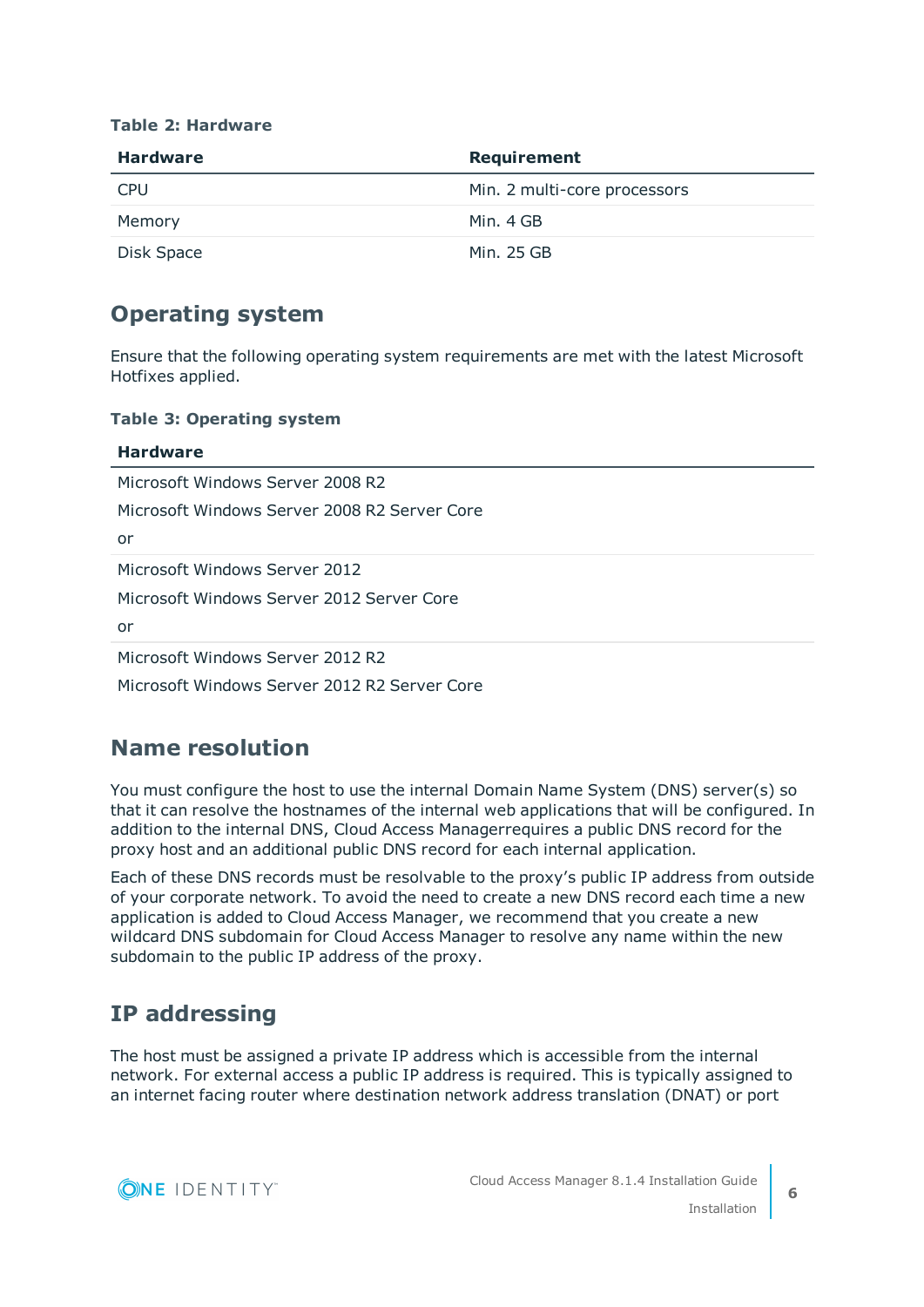forwarding is performed to route traffic destined for ports 80 and 443 on a public IP address to the private IP address of the proxy host.

### **Wildcard DNS subdomain**

Domain hosting companies typically allow the creation of a wildcard subdomain by adding a new DNS A (Host) record for your domain in the format \*.subdomain, where subdomain is the name of the new subdomain you want to create for the Cloud Access Manager Proxy. Point the new DNS record to the public IP address used by the Cloud Access Manager Proxy so that any hostname in the new subdomain resolves to the proxy's public IP address.

For example, adding a new A record \*.webapps to a domain called company.com would allow the Cloud Access Manager Proxy to use hostnames such as:

- portal.webapps.company.com
- webmail.webapps.company.com
- sharepoint.webapps.company.com

Essentially <anything>.webapps.company.com, this allows each internal application to have its own internet resolvable hostname.

To create a wildcard subdomain within the Microsoft DNS server you must first add a new subdomain (zone) and then add a single A (Host) record within the subdomain with the name \*. As with the previous instructions, the new DNS record should be pointed to the public IP address used by the Cloud Access Manager Proxy so that any hostname in the new subdomain resolves to the proxy's public IP address.

## **Wildcard SSL certificate**

A signed wildcard Secure Sockets Layer (SSL) certificate is required to cover the wildcard DNS subdomain used by the Cloud Access Manager Proxy. The wildcard SSL certificate must be obtained using the Certificate Signing Request (CSR) generated by Cloud Access Manager during configuration. For example, if you created a wildcard DNS subdomain called webapps within your domain company.com, then you would need to obtain a signed wildcard SSL certificate for \*.webapps.company.com for full instructions, please refer to *Managing your SSL Certificate* in the *One Identity Cloud Access Manager Configuration Guide*.

## **Firewall configuration**

Access to TCP ports 80 and 443 on the host should be permitted from both the internal and external network. The host should also be permitted to access the internal web applications through the ports they use, typically TCP port 80 and 443.

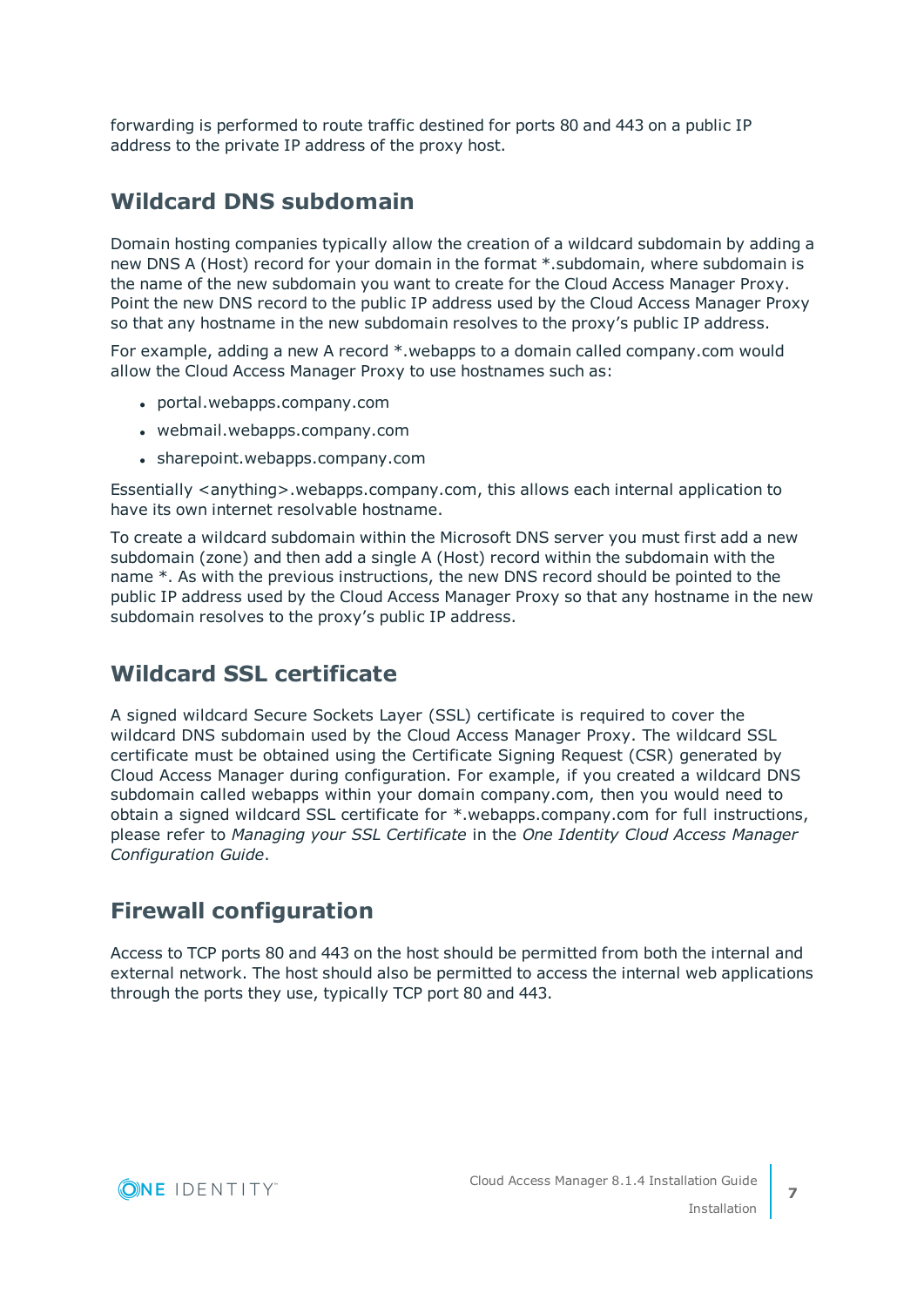### **Port 8553**

Port 8553 is the admin port used to configure the Cloud Access Manager Proxy. The proxy host downloads its configuration and then locally uses port 8553 to load the configuration. Ensure that port 8553 is not already being used by another application. If port 8553 is already in use, enter an alternative port number in the Cloud Access Manager proxy Installation Wizard. This port does not need to be open on the proxy host for Cloud Access Manager to function.

## **Smart card authentication**

If you enable smart card authentication you will need to open the configured port. The default is port 8443.

## <span id="page-7-0"></span>**STS host**

## **Deployment location**

The host should be deployed within the internal network.

### **Hardware**

Ensure that the following hardware requirements are met:

|  |  | <b>Table 4: Hardware requirements</b> |  |
|--|--|---------------------------------------|--|
|--|--|---------------------------------------|--|

| <b>Hardware</b> | <b>Requirements</b>                                                             |
|-----------------|---------------------------------------------------------------------------------|
| <b>CPU</b>      | Min. 8 multi-core processors                                                    |
| Memory          | Min. 8 GB                                                                       |
| Disk Space      | Min. 50 GB                                                                      |
| Operating       | Any of the following:                                                           |
| System          | • Microsoft Windows Server 2008 R2 (with latest updates applied)                |
|                 | • Microsoft Windows Server 2008 R2 Server Core (with latest<br>updates applied) |
|                 | • Microsoft Windows Server 2012                                                 |
|                 | • Microsoft Windows Server 2012 Server Core                                     |
|                 | • Microsoft Windows Server 2012 R2                                              |
|                 | • Microsoft Windows Server 2012 R2 Server Core                                  |
|                 |                                                                                 |

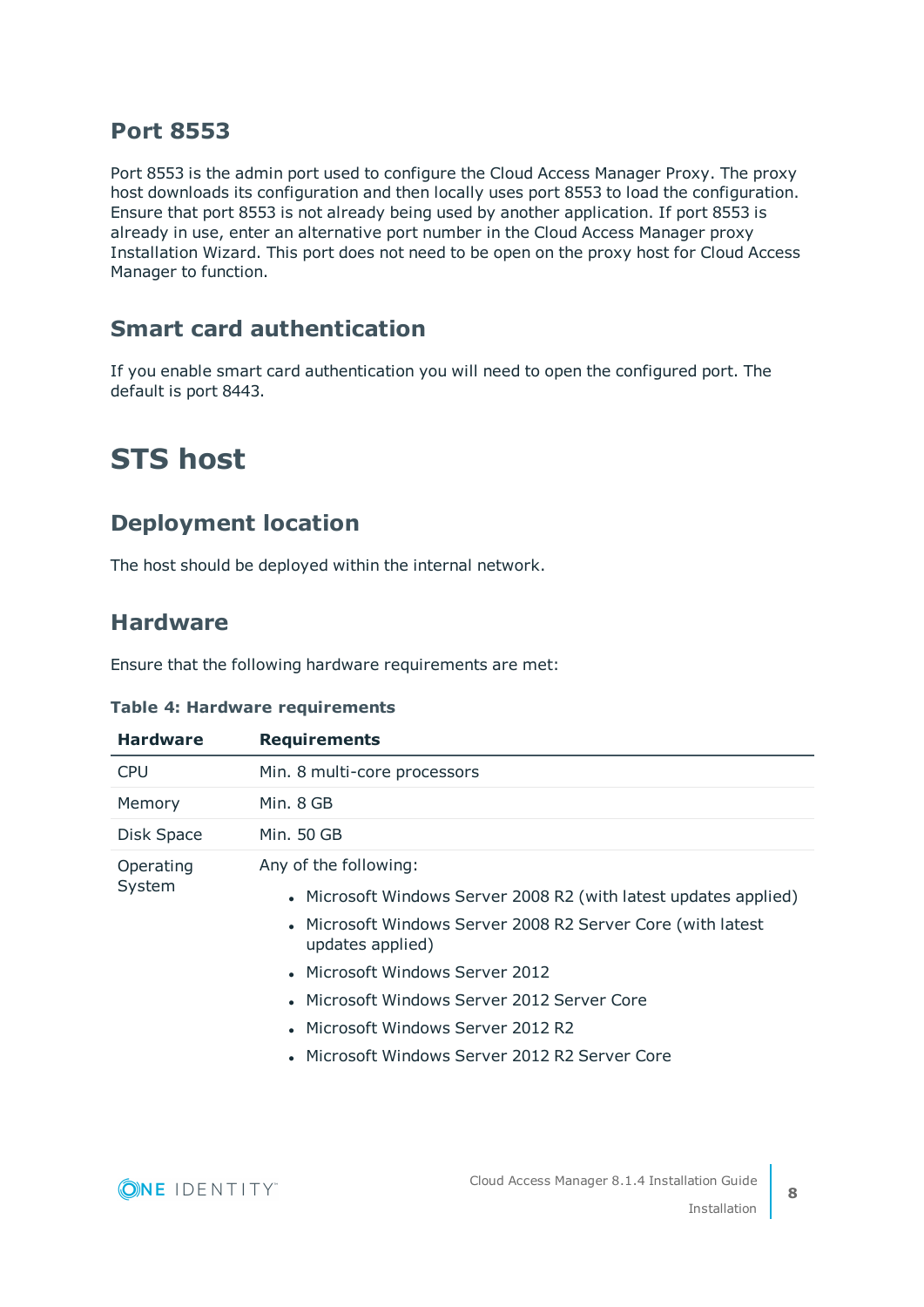## **Domain membership**

If Active Directory will be used to source users for SSO, the Security Token Service (STS) host must be a member of the Active Directory domain containing these users. Cloud Access Manager can also use federated identities from third party domains using SAML 2.0 or WS-Federation.

### **Name resolution**

You must configure the host to use the internal Domain Name System (DNS) server(s) so that it can resolve the hostnames of the internal web applications that will be configured.

### **Database**

Ensure that the following database requirements are met:

#### **Table 5: Database specifications**

| <b>Database</b>                                   |                                                        |
|---------------------------------------------------|--------------------------------------------------------|
| Database Server                                   | Microsoft SQL Server 2008-2017                         |
| Disk space (guideline, assuming typical<br>usage) | $200MB + 2K$ per user + 2K per user per day<br>(audit) |

Cloud Access Manager requires an instance of Microsoft SQL Server 2008-2017, to store its configuration, audit and session data. Microsoft SQL Server Express can also be used for small deployments, for example, where high availability of the database is not required.

Cloud Access Manager can either create its database within a new dedicated instance of Microsoft SQL Server installed directly on the Security Token Service (STS) host, or in an existing remote instance of Microsoft SQL Server deployed within your internal network.

6 NOTE: If you choose to use a dedicated instance of Microsoft SQL Server on the STS host, ensure that it is installed before you run the Cloud Access Manager installer.

## <span id="page-8-0"></span>**Additional software**

When you install Cloud Access Manager using the **Autorun**, as described in [Installing](#page-10-0) Cloud Access [Manager](#page-10-0) on page 11, the following software is automatically installed. This software is required for support purposes only.

- Microsoft .NET
- Windows Identity Foundation v3.5 (Pre 2012)
- LocalDB (if Proof of Concept installation)

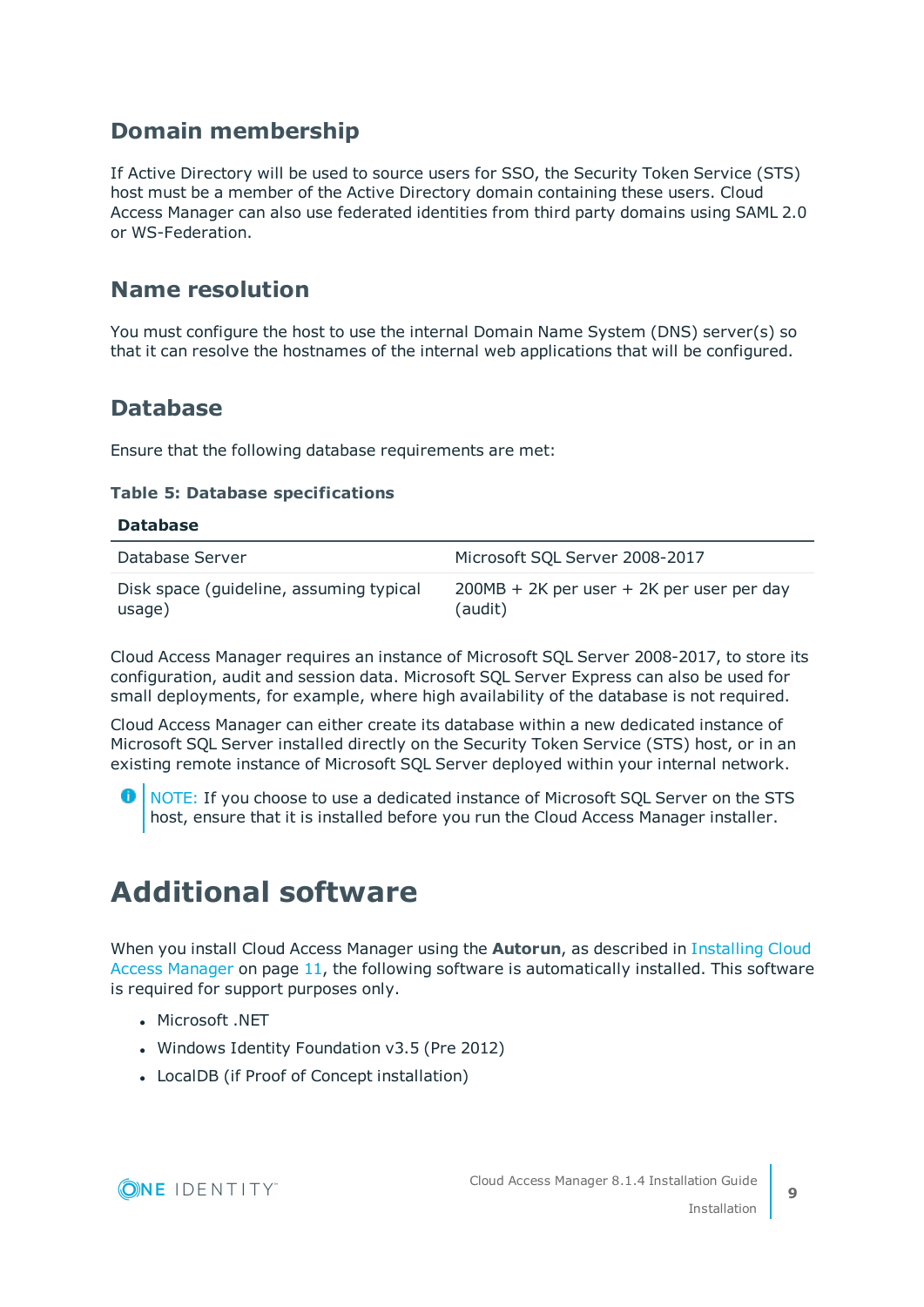- Microsoft System CLR Types for SQL Server 2012
- Microsoft SQL Server 2012 Management Objects

The UI/STS msi will install using Deployment Image Servicing and Management (DISM), (command line in brackets):

- <sup>l</sup> IIS (/online /enable-feature /featurename:IIS-WebServerRole/featurename:IIS-StaticContent /featurename:IIS-DefaultDocument /featurename:IIS-DirectoryBrowsing /featurename:IIS-HttpErrors /featurename:IIS-ISAPIExtensions /featurename:IIS-ISAPIFilter /featurename:IIS-HttpLogging /featurename:IIS-RequestFiltering /featurename:IIS-HttpCompressionStatic /featurename:IIS-ManagementConsole)
- IIS, Server Core (/online /enable-feature /featurename:IIS-WebServerRole/featurename:IIS-StaticContent /featurename:IIS-DefaultDocument /featurename:IIS-DirectoryBrowsing /featurename:IIS-HttpErrors /featurename:IIS-ISAPIExtensions /featurename:IIS-ISAPIFilter /featurename:IIS-HttpLogging /featurename:IIS-RequestFiltering /featurename:IIS-HttpCompressionStatic /featurename:IIS-ManagementService)
- HTTP Activation, 2008 R2 (/online /enable-feature /featurename:NetFx3 /featurename:IIS-NetFxExtensibility /featurename:WAS-ProcessModel /featurename:WAS-WindowsActivationService /featurename:WAS-NetFxEnvironment /featurename:WAS-ConfigurationAPI /featurename:WCF-HTTP-Activation)
- HTTP Activation, 2008 R2 Server Core (/online /enable-feature /featurename:NetFx3-ServerCore /featurename:IIS-NetFxExtensibility /featurename:WAS-ProcessModel /featurename:WAS-WindowsActivationService /featurename:WAS-NetFxEnvironment /featurename:WAS-ConfigurationAPI /featurename:WCF-HTTP-Activation)
- HTTP Activation, 2012 and above (/online /enable-feature:WCF-HTTP-Activation45 /all)
- WCF Services, 2012 and above (/online /enable-feature:WCF-Services45)
- ASP .NET 4.5, 2012 and above (/online /enable-feature: NetFx4Extended-ASPNET45 /all)

If you want to install this software using a local path, rather than the default internet sourcing use the DismSource switch to specify where the Cloud Access Manager bootstrapper will instruct the DISM tool to look for the required files. For example, if the installation CD is in drive D then you could specify:

"Cloud Access Manager Setup.exe" DismSource=d:\sources\sxs

As an example, this will result in a call to DISM similar to the following:

dism.exe /online /enable-feature:Windows-Identity-Foundation /source:d:\sources\sxs

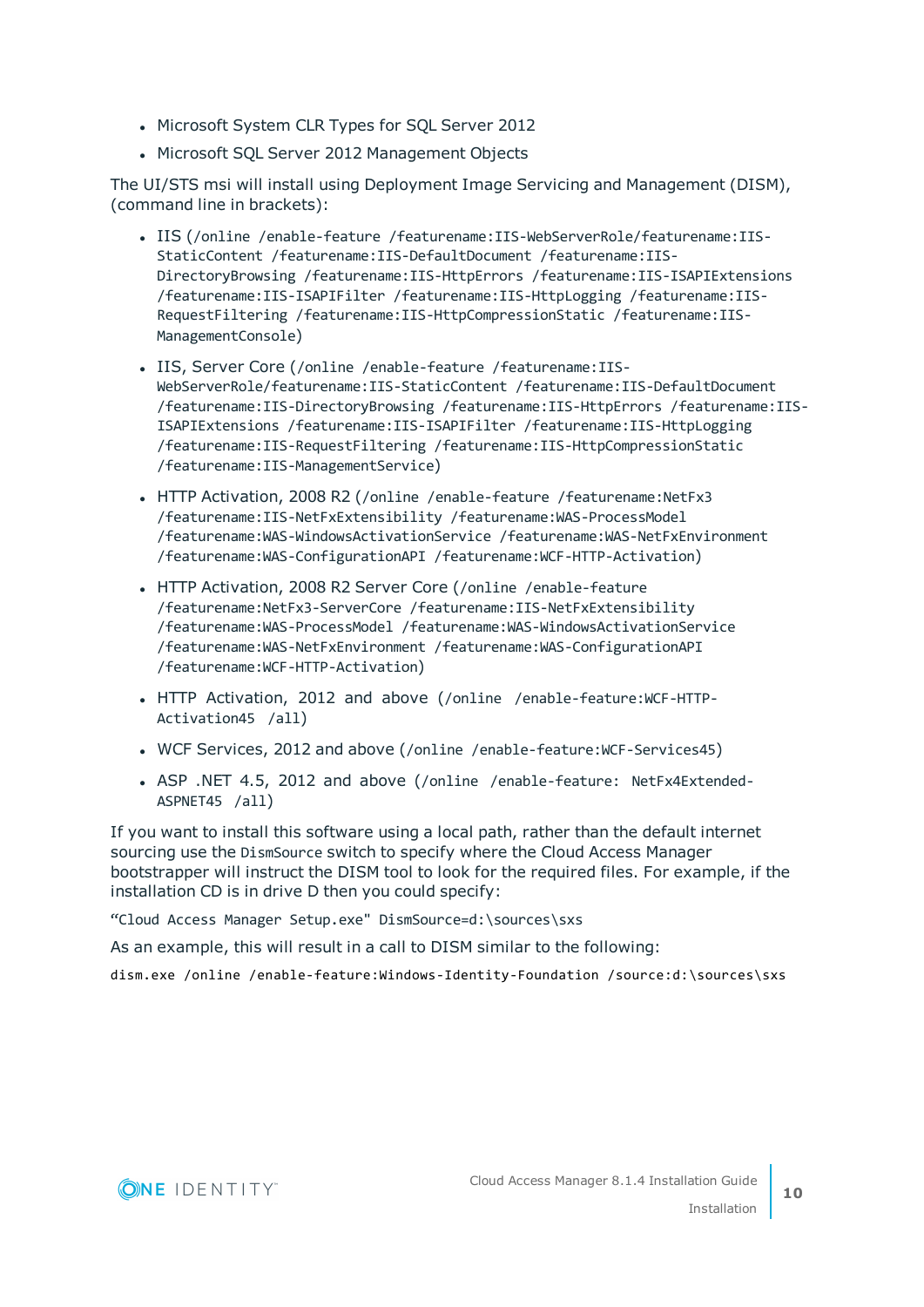## <span id="page-10-0"></span>**Installing Cloud Access Manager**

#### *To install Cloud Access Manager*

- 1. On the Security Token Service (STS) host, either mount the hotfix ISO or extract the hotfix ZIP file to a temporary location.
- 2. Start the **Autorun** and navigate to the **Install** section.
	- 0 NOTE: The Autorun cannot be used for Cloud Access Manager STS and Proxy host installations running Server Core installations of Microsoft Windows Server. You must run the installer files directly from the command line.
- 3. Click **Install** on the **Cloud Access Manager IIS Components**.
- 4. Accept the License Agreement. Click **Next**.
- 5. Click **Production Installation**.

| ×<br>One Identity Cloud Access Manager Setup                                                                                                                                                            |  |  |  |
|---------------------------------------------------------------------------------------------------------------------------------------------------------------------------------------------------------|--|--|--|
| One Identity Cloud Access Manager                                                                                                                                                                       |  |  |  |
| <b>Setup Options</b>                                                                                                                                                                                    |  |  |  |
| Cloud Access Manager requires a dedicated domain service account for IIS.<br>We recommend an account where "Password never expires" is set.<br>NOTE: Cloud Access Manager will not create this account. |  |  |  |
| DOM1\ <service account=""><br/>Usen</service>                                                                                                                                                           |  |  |  |
| Password:                                                                                                                                                                                               |  |  |  |
| Hostname:                                                                                                                                                                                               |  |  |  |
| sts01.dom1.def.local                                                                                                                                                                                    |  |  |  |
| Install location:                                                                                                                                                                                       |  |  |  |
| C:\Program Files\One Identity\Cloud Access Manager<br><b>Browse</b>                                                                                                                                     |  |  |  |
| Next<br>Close<br><b>Back</b>                                                                                                                                                                            |  |  |  |

- 6. Choose the account to run the STS components, enter the username and password of an Active Directory domain account. This account does not require special administrative privileges but a dedicated service account is recommended, ideally with **Password never expires** set.
	- Œ NOTE: The account specified must exist prior to installation of Cloud Access Manager. The account credentials entered must be successfully verified before you can proceed with the installation.
- 7. Click **Install** to deploy the components required for the STS host.
	- NOTE: The STS host requires Microsoft .NET framework version 4.5. If this is not already installed on the host, the installer will download and install .NET framework from the internet.

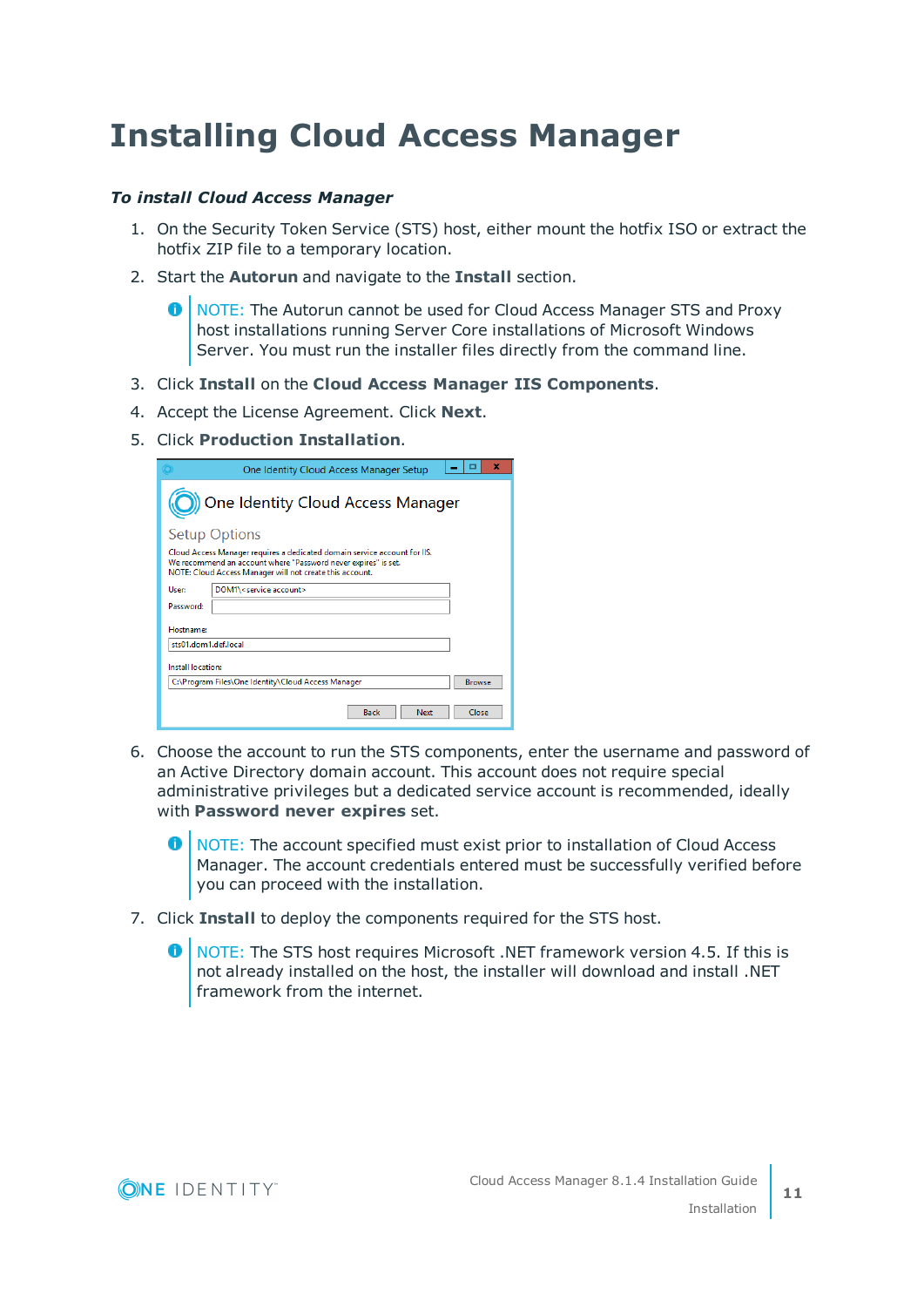- 8. When the installation is complete, click **Launch** to start the configuration wizard.
	- **O** NOTE: On a Server Core installation you will need to access the configuration wizard from a separate machine. The last page of the Cloud Access Manager install wizard will show the URL for the configuration page.
- 9. The configuration wizard can take a while to open when accessed for the first time. This is due to Internet Information Services (IIS) initializing and starting the web applications. Please wait while Internet Explorer opens and displays the **Cloud Access Manager Welcome** page.

|           | <b>ONE IDENTITY</b> Cloud Access Manager Administration                                                                                                                                    | $\triangle$ admin $\blacktriangledown$ | About <b>Ex Shortcuts</b> | Status |
|-----------|--------------------------------------------------------------------------------------------------------------------------------------------------------------------------------------------|----------------------------------------|---------------------------|--------|
| > Welcome | Welcome to Cloud Access Manager                                                                                                                                                            |                                        |                           |        |
| Password  |                                                                                                                                                                                            |                                        |                           |        |
| Finish    | We will now ask you a few questions to configure your Cloud Access Manager installation. If you need to close this configuration wizard, you can return later to continue from that point. |                                        |                           |        |
|           |                                                                                                                                                                                            |                                        |                           |        |
|           |                                                                                                                                                                                            |                                        |                           |        |
|           |                                                                                                                                                                                            |                                        |                           |        |
|           |                                                                                                                                                                                            |                                        |                           |        |
|           |                                                                                                                                                                                            |                                        |                           |        |
|           |                                                                                                                                                                                            |                                        |                           |        |

- 10. When the configuration wizard has loaded, click **Next**.
- 11. Choose and enter a shared secret and recovery password. You will need to enter the shared secret defined on this page during the installation of the proxy host, you will install the proxy host later in the installation procedure. The recovery password can be used to access the Cloud Access Manager Administration interface, using the Fallback link in the Start Menu, in the event that Active Directory authentication is unavailable. Click **Next**.
- 12. Enter credentials that have administrative privileges for the MicrosoftSQL Server instance, typically a member of the administrators group, that will be used by Cloud Access Manager. The credentials will be used to create a new database for Cloud Access Manager. Click **Next**.
- 13. Click **Download Proxy Installer** and save the installer to a temporary location on the STS host. When the download is complete, transfer the installer to the proxy host.
- 14. Switch to the proxy host and double-click the proxy installer **Cloud Access Manager Proxy Setup.exe** to start the proxy install.

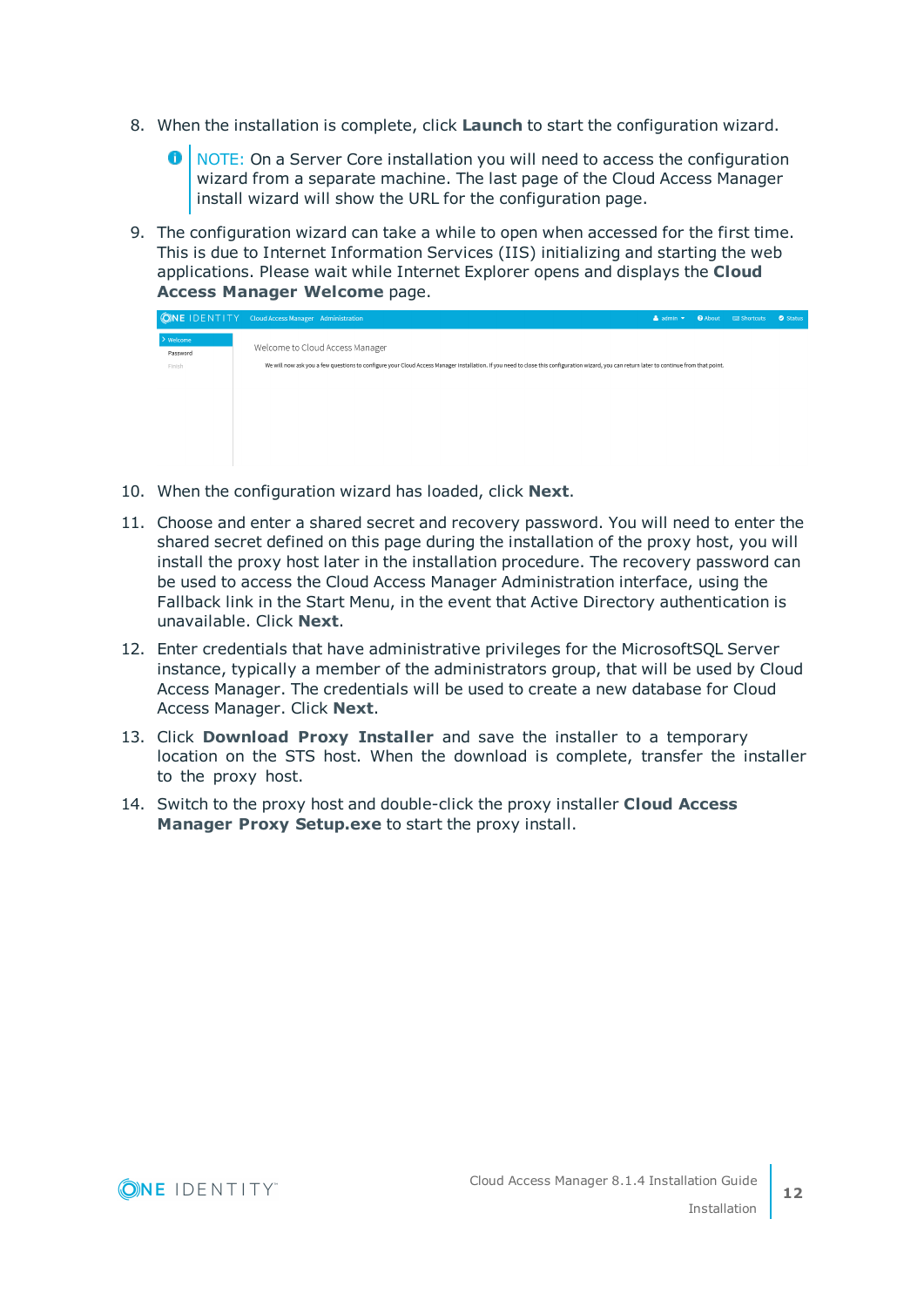15. Accept the License Agreement and then click **Next**.

|                                                                                            | ×<br>One Identity Cloud Access Manager Proxy Setup |  |  |
|--------------------------------------------------------------------------------------------|----------------------------------------------------|--|--|
| One Identity Cloud Access Manager Proxy                                                    |                                                    |  |  |
| <b>Setup Options</b>                                                                       |                                                    |  |  |
| Enter the DNS hostname for the Cloud Access Manager Server<br><b>Cloud Access Manager</b>  |                                                    |  |  |
| Enter the shared secret to allow the Proxy to join the Cloud Access Manager infrastructure |                                                    |  |  |
| Shared secret<br>Enter the fully qualified domain name (FQDN) of this machine              |                                                    |  |  |
| This machine FODN                                                                          | proxy01.dom1.def.local                             |  |  |
| Enter the port number for Proxy service internal communications                            |                                                    |  |  |
| Port                                                                                       | 8553                                               |  |  |
|                                                                                            | Install<br>Close<br><b>Back</b>                    |  |  |

- 16. Enter the hostname of the STS host specified earlier, and the shared secret specified in Step 11. Click **Install**.
- 17. The proxy installation will now start. When complete, click **Close**.
- 18. Return to the STS host. In the Cloud Access Manager browser window, click **Next** on the **Install the Proxy** page.

| Configure Proxy Settings                                                                                                                                     |  |
|--------------------------------------------------------------------------------------------------------------------------------------------------------------|--|
| Please configure the main internet visible hostname for Cloud Access Manager. You must configure DNS so that this hostname<br>resolves to the proxy machine. |  |
| Proxy Hostname                                                                                                                                               |  |
| www.webapps.democorp.com                                                                                                                                     |  |
| Expose Cloud Access Manager application portal at the root of this domain?                                                                                   |  |

- 19. Enter a hostname to use for your Cloud Access Manager portal. This should be a hostname within the wildcard DNS subdomain created for the Cloud Access Manager Proxy. For example, if you created a wildcard DNS subdomain called webapps within your domain company.com, then you may want to use www.webapps.company.com or portal.webapps.company.com or any other hostname that ends in .webapps.company.com. This hostname is what your users and administrators will use to access the Cloud Access Manager portal.
- 20. Click **Next**.
- 21. Cloud Access Manager will now configure the required components. When the configuration is complete, click **Finish**.

This installation of a typical two host production deployment of Cloud Access Manager is now complete.

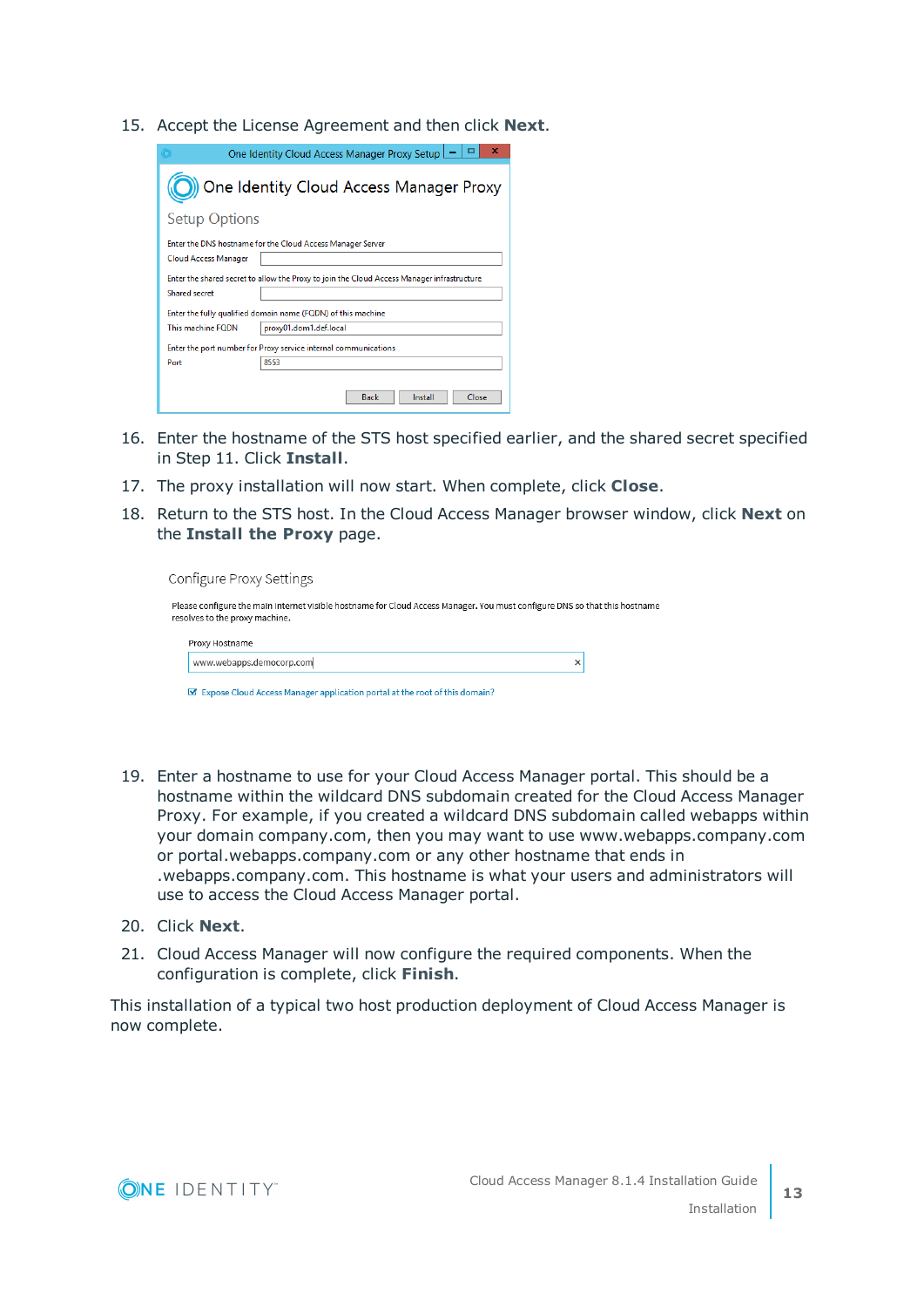# <span id="page-13-0"></span>**Configuring Cloud Access Manager**

Now that you have successfully installed Cloud Access Manager, you need to:

- Configure a front-end authentication method to tell Cloud Access Manager how to authenticate and authorize users
- Add a web application
- Manage your SSL certificate.

Please refer to the *One Identity Cloud Access Manager Configuration Guide* for further information.

## <span id="page-13-1"></span>**Cloud Access Manager backup and restore**

The following sections describe how to perform a complete backup and restore of Cloud Access Manager.

- $-Backup$  $-Backup$
- [Restore](#page-14-0)

## <span id="page-13-2"></span>**Backup**

#### *To back up One Identity Cloud Access Manager*

1. On the Proxy host, backup the following configuration files:

<CAM\_INSTALL>\bin\svc\_in.bat

<CAM\_INSTALL>\conf\server.xml

Where <CAM\_INSTALL> is the location where the Cloud Access Manager Proxy is installed. The default location is C:\Program Files\One Identity\Cloud Access Manager Proxy.

2. On the Database host, backup the following databases used by Cloud Access Manager:

**CTAudit** 

**CTData** 

**CTSession** 

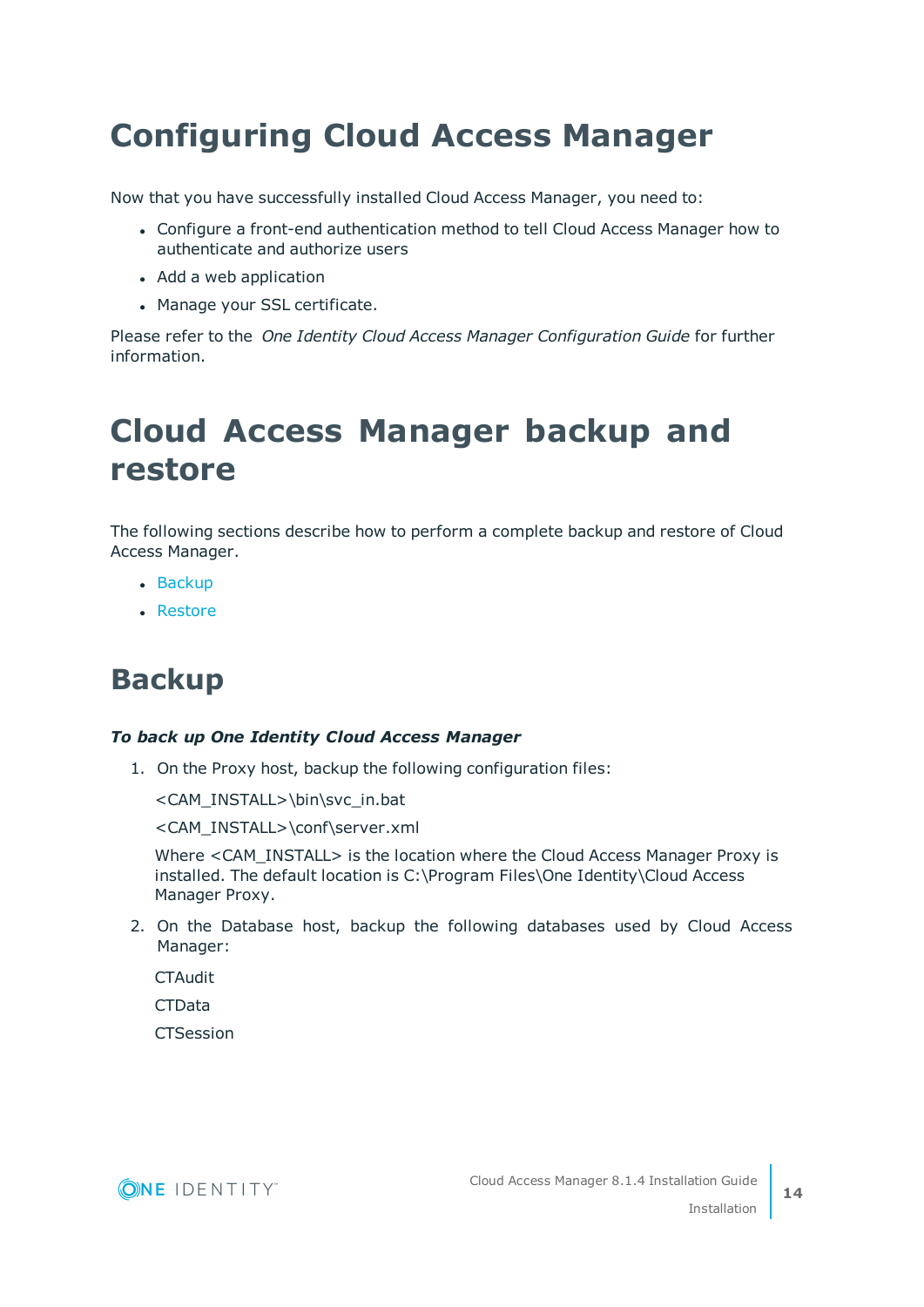## <span id="page-14-0"></span>**Restore**

#### *To restore One Identity Cloud Access Manager from a backup*

- NOTE: If you are recovering from an OS failure, first restore the full OS backup using 6 the last known good backup.
- 1. On the proxy host, uninstall the Cloud Access Manager Proxy using the **Uninstall a program** option in the Windows Control Panel.
- 2. On the Security Token Service (STS) host, uninstall Cloud Access Manager using the **Uninstall a program** option in the Windows Control Panel.
- 3. On the database host, restore the following databases used by Cloud Access Manager, making sure you use a backup taken from the same version you want to revert to:

**CTAudit** 

**CTData** 

**CTSession** 

- 4. On the STS host, install the version of Cloud Access Manager you want to revert to, making sure the account name and hostname specified during the installation match those used during the original installation.
- 5. When the configuration wizard starts, specify the same password for the shared secret and built-in admin account as used during the original configuration.
- 6. When prompted to setup the database, specify the credentials and optionally the hostname for your existing database.
- 7. When prompted, install the proxy on the proxy host, ensure:
	- The version of the Cloud Access Manager Proxy matches the Cloud Access Manager version installed on the STS host.
	- You specify the same hostnames and shared secret used during the original installation.
- 8. On the Proxy host, restore the following configuration files:

<CAM\_INSTALL>\bin\svc\_in.bat

<CAM\_INSTALL>\conf\server.xml

Where <CAM\_INSTALL> is the location where the Cloud Access Manager Proxy is installed. The default location is C:\Program Files\One Identity\Cloud Access Manager Proxy.

9. On the Proxy host, run the following commands from a command prompt for the new configuration to take effect:

<CAM\_INSTALL>\bin\svc\_out.bat

<CAM\_INSTALL>\bin\svc\_in.bat

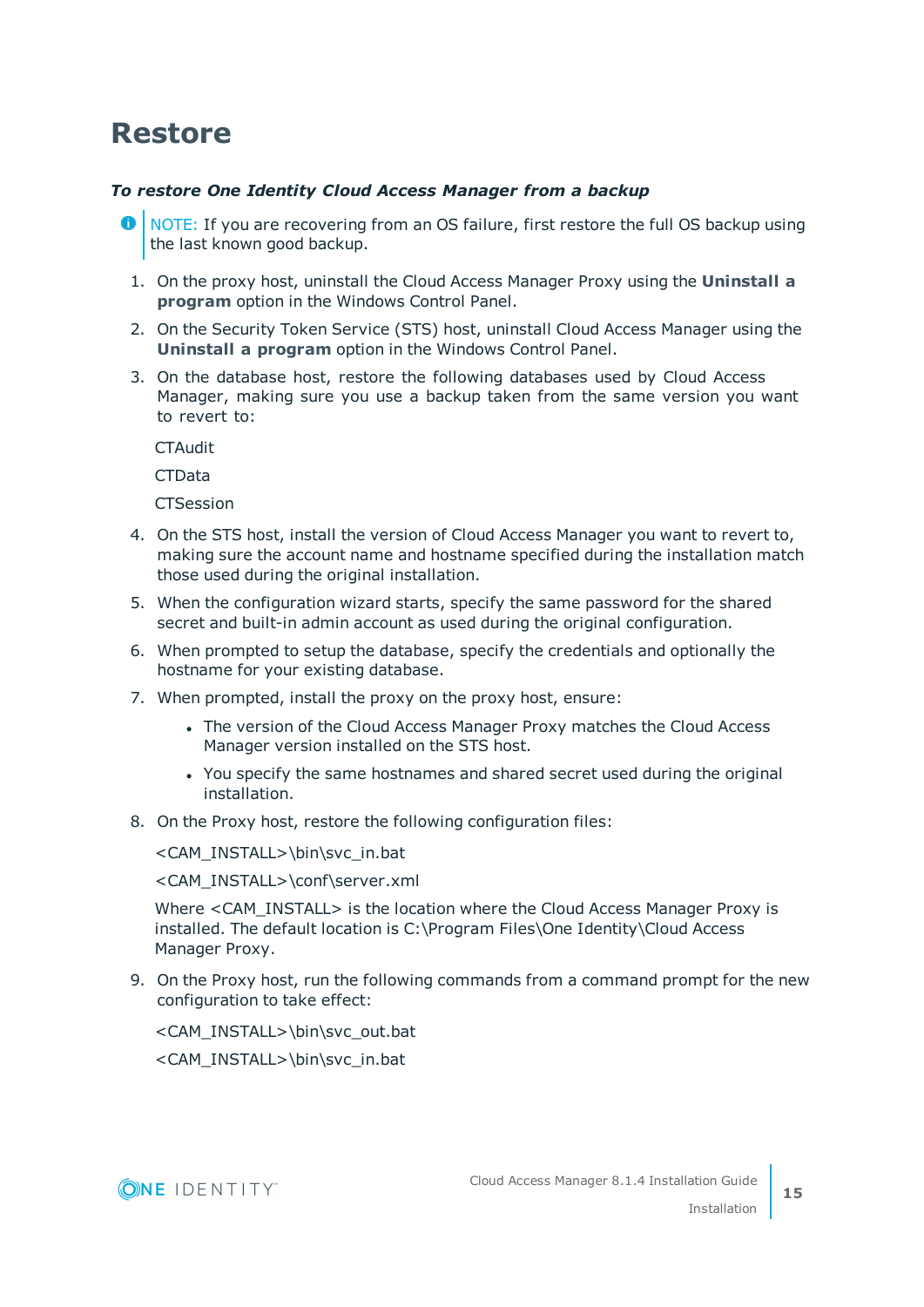Where <CAM\_INSTALL> is the location where the Cloud Access Manager Proxy is installed. The default location is C:\Program Files\One Identity\Cloud Access Manager Proxy.

- 10. Return to the STS host and continue with the Cloud Access Manager configuration wizard.
- 11. Accept your existing proxy hostname and verify that the installation completes successfully.
- 12. Verify that an admin user and a regular user can both login and use Cloud Access Manager as before.

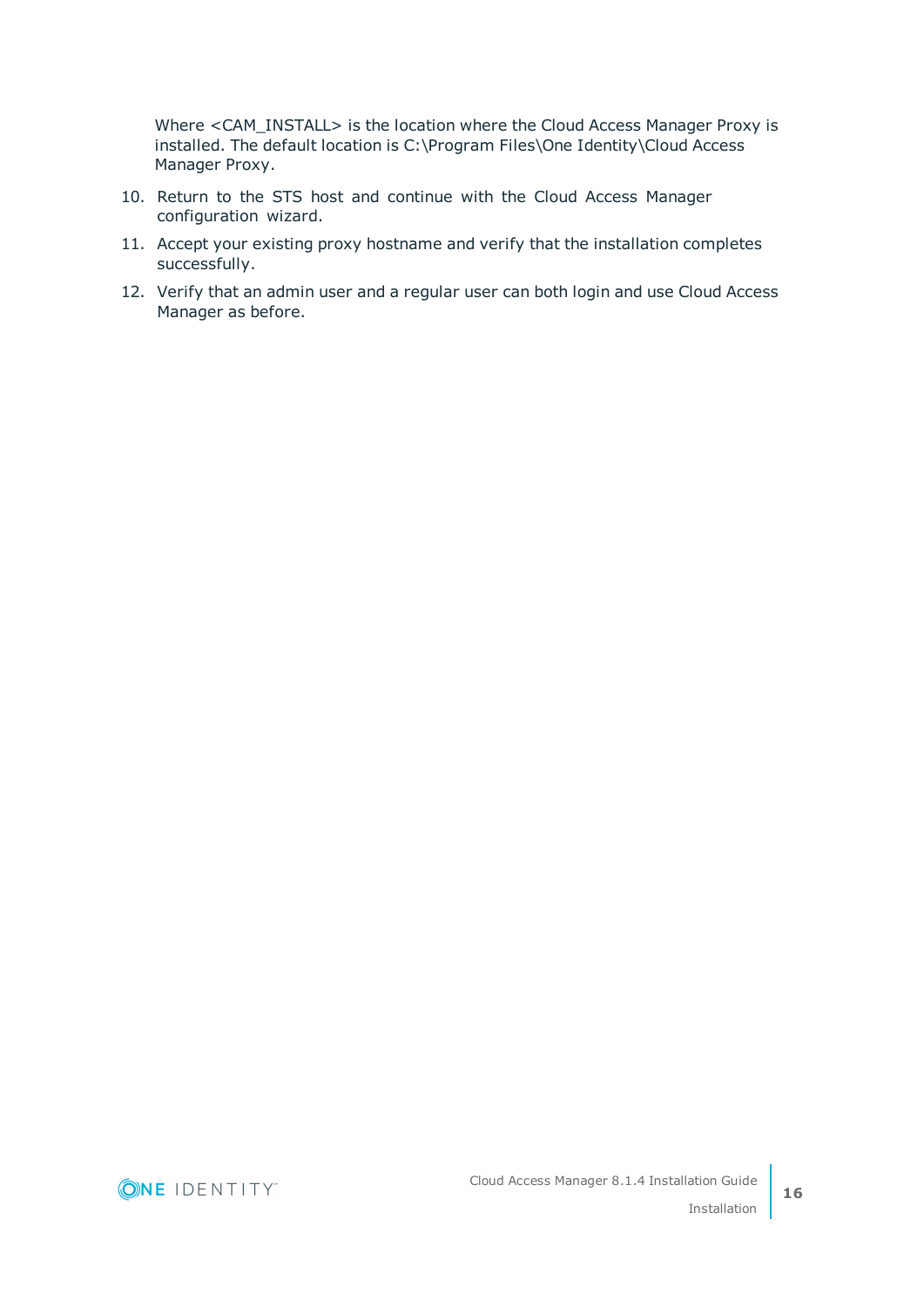# <span id="page-16-0"></span>**Upgrading Cloud Access Manager**

This section describes how to upgrade previous versions of One Identity Cloud Access Manager.

**O** | IMPORTANT: There is no option for upgrading Cloud Access Manager 8.1.2 to 8.1.4. Please contact the One Identity Professional Services team if you wish to migrate your system from 8.1.2 to 8.1.4.

#### *Upgrading Cloud Access Manager*

- 1. Ensure that you take a backup of your entire Cloud Access Manager system. The backup procedure is described in [Backup](#page-13-2) on page 14.
- 2. Run the new **Cloud Access Manager setup.exe** on all Cloud Access Manager Security Token Service (STS) hosts.
- 3. Run the new **Cloud Access Manager proxy setup.exe** on all Cloud Access Manager Proxy hosts.